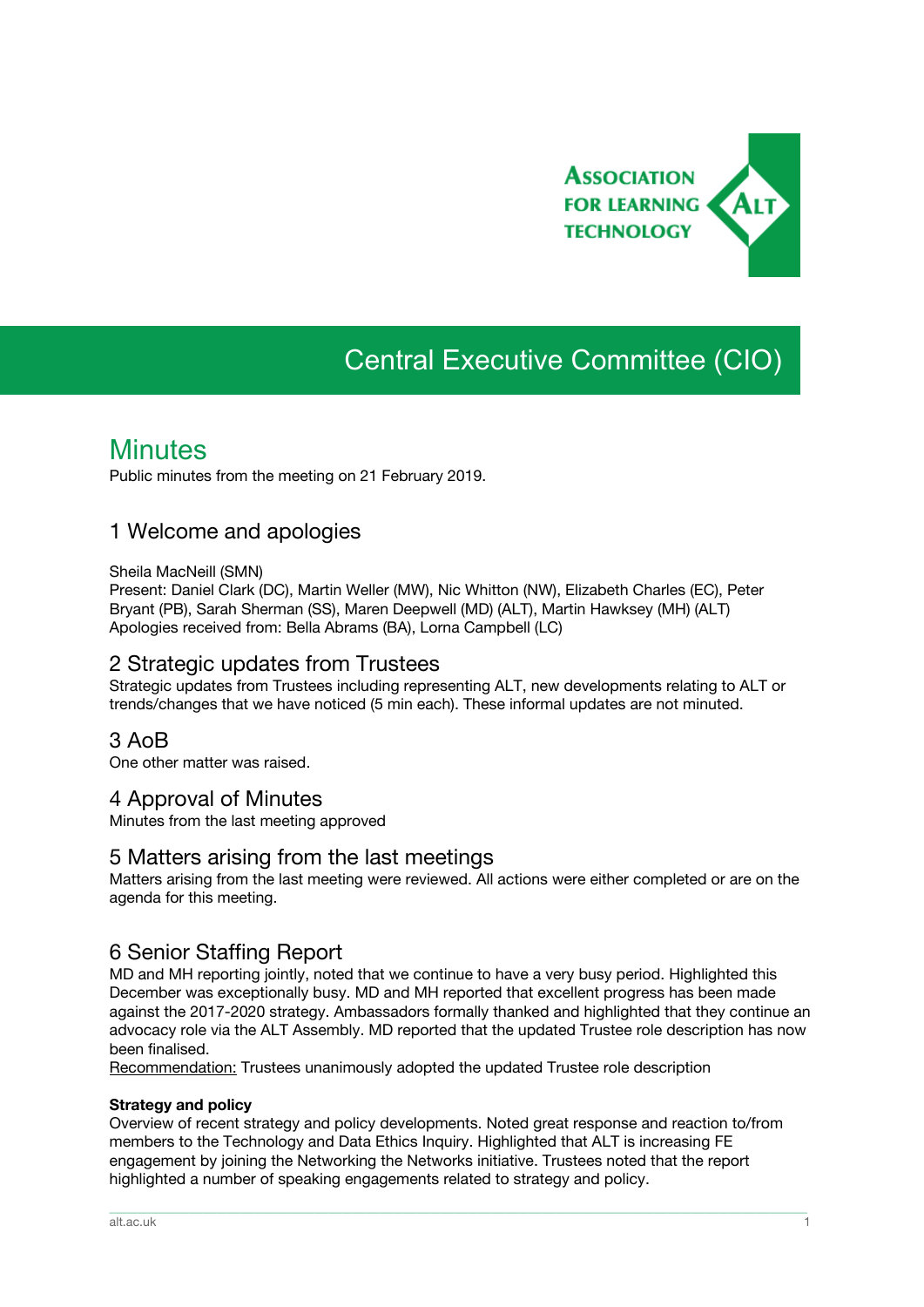Trustees discussed whether ALT should formally respond to the Independent review of TEF. Trustees highlighted that the consultation was more focused on institutional implementation rather than sector wide. Agreed to refer the consultation to ALT's previous response.

Action: MD to write news update for Members re TEF consultation pointing to ALT's recent policy responses.

Recommendation: Trustees noted recent developments in strategy and policy liaison

#### **Operations**

MD and MH reported that there hasn't been no change with risks around Brexit. Highlighted that risk has increased due to long term staff illness. MD outlined how ALT will be implementing a new reporting format for 2019 which includes more focus KPIs and budget/income Recommendation: Trustees reviewed the Brexit risk register and mitigating actions taken.

#### **GDPR**

MH reported on GDPR incidents from the last quarter. Noted that ALT continues develop and implement improved data handling and processing procedures.

#### **Projects**

EC expressed interest in joining the Further/Higher Education (FHE) Digital Accessibility Working Group (FHE DAWG). MD reported that the BLE reported had concluded and ALT had completed all of it's reporting on time. SS suggested that given BLE was a useful link for ALT membership to consider whether ALT should support other FutureLearn MOOCs. Action: MD to follow up with EC.

#### **Staffing and HR**

MD noted ongoing support for our Operations Manager with support from our HR consultant Jo Cairns. MD and MH provided feedback from our former Events Manager Emma-Jane Brazier and the positive experience she had working with ALT.

Trustees noted thanks to all staff and transition to virtual operations.

Recommendation: Trustees formally noted the updated risk register and the actions taken to mitigate the risks identified

Recommendation: Trustees reviewed progress on GDPR implementation and the incident reported

Recommendation: Trustees noted the update of HR activity in Q4

## 7 Financial Report

DC presented this report, which covers the period from November to the end of ALT's financial year, ending 31 January. T

#### **Financial Report Q4 (preliminary year end)**

Trustees noted that we have completed the financial year, ending 31 January, and are now in the process for preparing for the audit. We are in a stable financial position as we close the year and currently projecting a surplus instead of a deficit. This is an good outcome for a year of transition but largely due to generating extra income from the final stages of the BLE project. Membership and CMALT are largely generating income as planned, but as previously reported delegate fees for the Annual Conference were lower than projected.

Here is an overview of how we performed against the key aims for this financial year:

1. **Increase the restricted reserves to £150,000 by the end of the current strategy period as ALT is now an independent employer**: Achieved. Reserves were increased to £160,000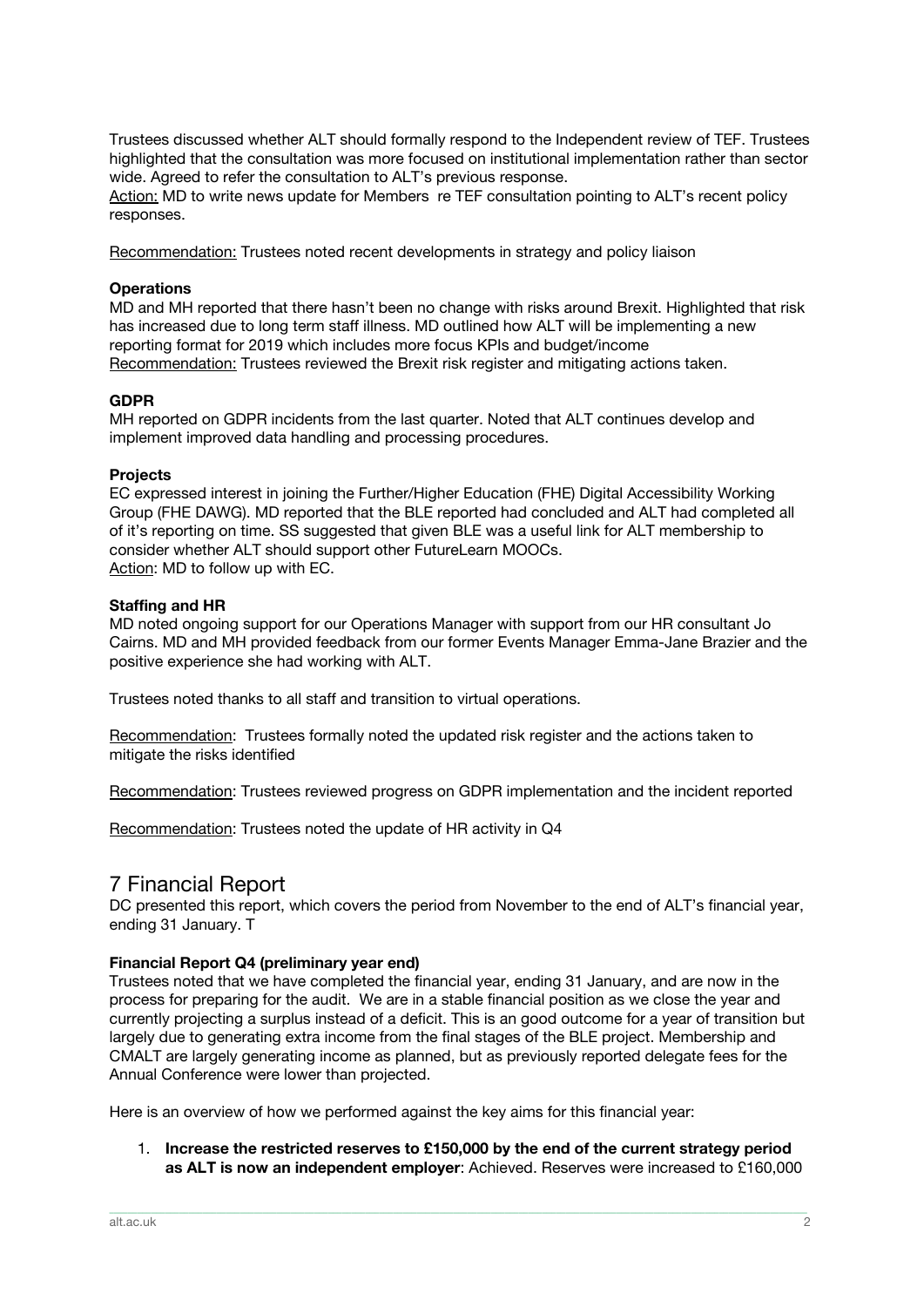and now meet the minimum required to cover 6 months of essential operating costs;

- 2. **Increase the staffing resource for CMALT and operations to meet the growing needs of ALT's activities in these areas and support senior staff:** Achieved. The new Operations Manager role has been created and recruited in July 2018;
- 3. **Ensure project participation continues to be limited to those activities that are strongly aligned with strategic/operational aims:** Ongoing. Currently there are no externally funded projects confirmed, although we are exploring a number of small bids;
- 4. **Manage designated reserves, e.g. OER conference fund and the remaining OLP bequest in line with strategic aims:** Ongoing. The OER conference fund is currently fully invested.
- 5. **Allocate appropriate funding for Member Groups and Special Interest Groups as their activities increase and in line with their existing policies:** Ongoing. The policy has been updated and additional financial reporting established to manage this.

Recommendation: Trustees reviewed and noted preliminary outturn for 2018/19.

#### **Outline plan for audit**

ALT will complete the year end process and audit more quickly. This is going to facilitate better financial planning for the new strategy period and also enable us to focus more strongly on generating income.

Recommendation: Trustees formally noted the audit plans for 2018/19.

#### **Financial Policy**

Following on from the discussion at the last Trustee meeting, DC and MD have sought advice advice for managing cash reserves and exploring possibilities regarding investment strategies as agreed. MD also discussed the matter with our auditor at our recent annual meeting. DC reported advice including:

- ALT does not currently hold "significant" reserves, as the current amount covers only app. 6 months of essential running costs (£160k)

- ALT's relatively new status as an employer increases the importance of cash reserves for reassuring staff, particularly in the current uncertain climate

- in many instances better return on investment would require a large sum to be invested (Min £500k - £1m) and that the staff time/admin fees should be considered carefully

Recommendation: Trustees reviewed the advice,and took the decision that the current approach best meets ALT's needs at this time, and to update the financial policy so that from now on the reserve investment is carried out regularly, i.e. every 1-3 years.

#### **CMALT fees for 2019**

The new pathways (Associate and Senior) will be launched to new candidates from February 2019. We have now reviewed fee levels, taking into account the operational models for the current scheme. Noted that the fee structure includes a special introductory period so there was an opportunity to revisit at the end of this period to review subscription model as part as consultation for the next strategy. Clear that this is an area that should be reviewed inline with sector wide developments. Highlighted that scale is a factor when considering CMALT options against other schemes.

Recommendation: Trustees approved the new Associate and Senior CMALT fees as part the 2019 budget.

#### **Budget for 2019/20**

Recommendation: Trustees agreed to delegate approval of budget for 2019 to GPC.

Alongside the financial report, Trustees noted the Membership Report, which included the following highlights:

- **Total membership** continues to grow. Recruitment and retention rates remain high.
- **Members Groups**: the Policy has been updated, and a new ALT East group will be proposed
- **Membership fee changes**: a 2% fee increase was approved and has been implemented across membership categories.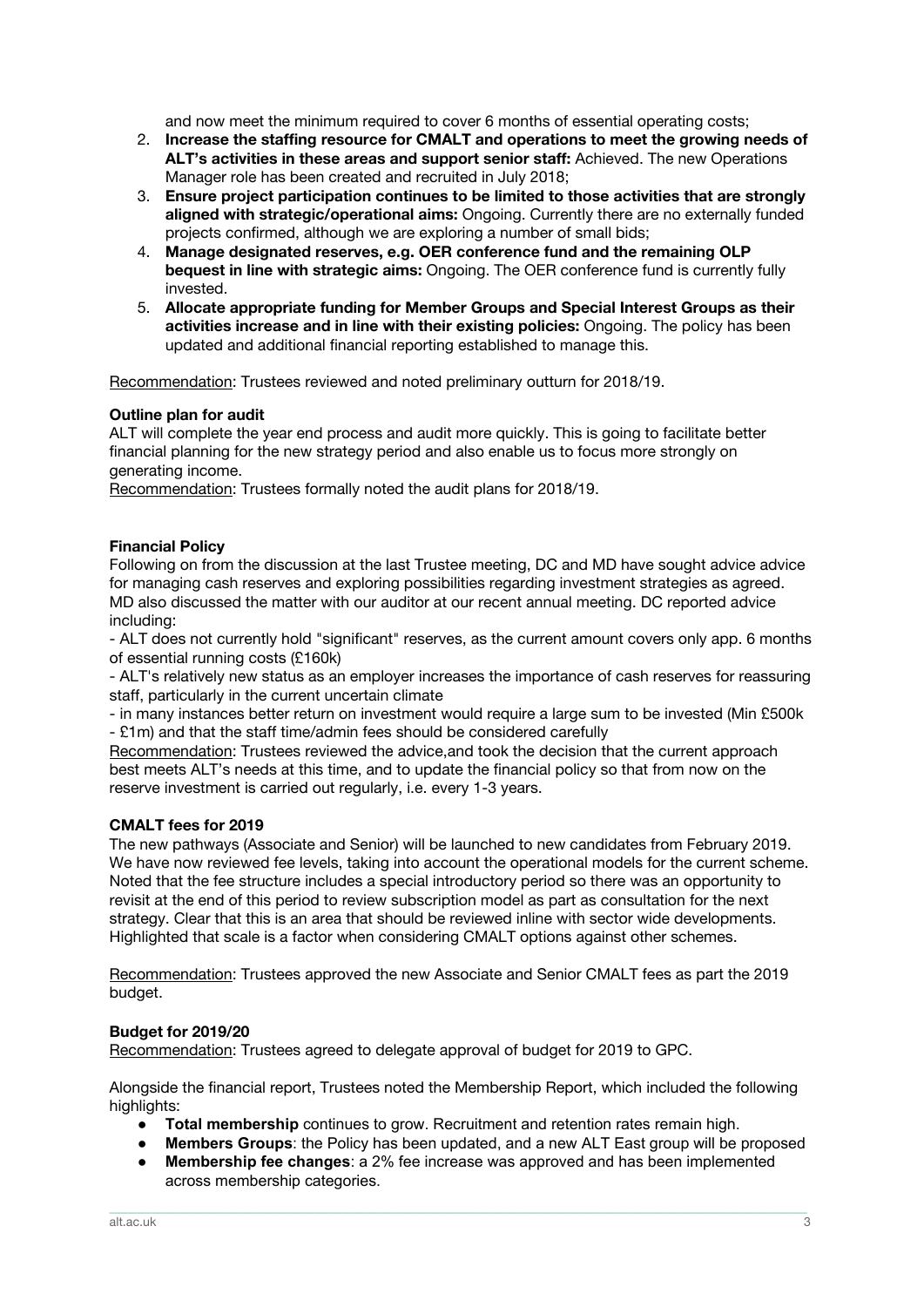● Trustees were asked in the last report to note planned d**evelopments in membership administration**, involving a transition to self-renewal for Associate members. December and January have seen a phased implementation, and early signs in relation to impact on user experience and retention rates are positive.

## 8 Activity: Assembly and Annual Survey

MW started the reporting back from the ALT Assembly, covering what the first meeting of the Assembly covered including an overview of the strategy and progress made to date, how we put our values into practice. MD covered new changes to governance, explaining how the Assembly will work in practice. Trustees who attended shared their reflections also, good to see a diverse number of representatives coming together and sharing areas or interests.

MH then presented a preview of the 2018 results from the Annual Survey, this included changes to current areas of importance, trends in the drivers and barriers of adoption of Learning Technology. Also included in the preview was examples of how the strategic aims relate to the survey responses and how that in turn shapes activities for 2019.

The report from the survey is due to be published this month.

Recommendation: Trustees approved the survey report for publication.

## 9 Reporting on recent developments

#### Events

Trustees welcomed the report from Jane Marsh and Emma-Jane Brazier, this report covers the period between November 2018 and February 2019 which includes the Online Winter Conference and looks ahead to OER19 and the Annual Conference. Trustees noted the following items specifically:

#### **OER19 - Recentering open: Critical and global perspectives**

In 2019 the OER19 moves to Galway, Ireland 10-11 April. **Scholarship fund**: We have been able to fund a record 9 applications for the scholarship fund, including 7 students and 5 participants from outside of the UK. The Board of Trustees of ALT freed up an additional fund to be able to meet the high demand for scholarship places this year. Applications for funding closed on 31 January.

#### **Annual Conference 2019**

ALT's Annual Conference 2019 seeks to foster a critical dialogue on technology in education and its political, social and economic context. The conference will be [co-chaired](https://altc.alt.ac.uk/2019/meet-the-co-chairs/) by Melissa Highton, Louise Jones and Keith Smyth. The Call for Proposals has been published ([https://altc.alt.ac.uk/2019/call-for-proposals/\)](https://altc.alt.ac.uk/2019/call-for-proposals/) and our keynote speakers have also been announced as Sue Beckingham, Ollie Bray and Jesse Stommel ([https://altc.alt.ac.uk/2019/keynote-speakers/\)](https://altc.alt.ac.uk/2019/keynote-speakers/).

#### **2018 Online Winter Conference**

This year the conference attracted a diverse range of submissions totalling 31.

The conference had a record number of registrations at 521. In 2017 there were 409 registrations and in 2016 455. This highlights the growth that the conference has experienced.

Registrations were steady throughout the promotional period with a surge in late registrations over the final week. It was also a truly global conference with nearly 60% of delegates being from outside Europe and Central Asia.

For the first time in its history, the Online Winter Conference was able to attract a paying sponsor - DigitalEd. The conference also secured the highest donations on record making it a financial contributor to the organisation. Total revenue gained was £585.00 - which in terms of direct revenue the event generated (not taking into account membership contributions for example) is a small but positive increase on previous years.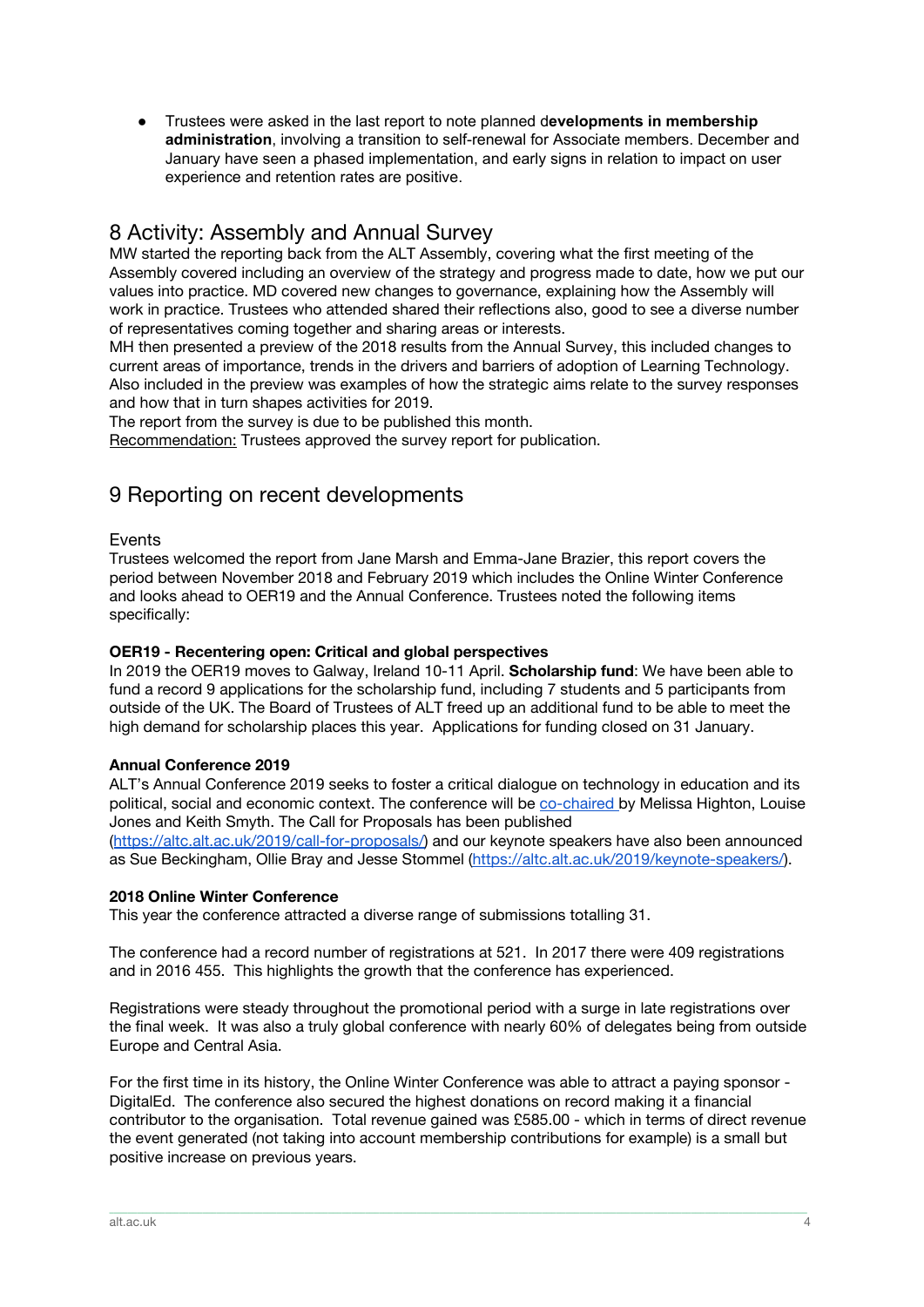We had excellent coverage of the conference from our both our social media community and media supporters before, during and after the conference. Twitter was the main source of promotion and due to technical difficulties became the main platform for sharing information.

#### **CMALT**

Trustees reviewed the report on CMALT from Susan Greig. Trustees noted progress on developing a new CMALT Online submission and assessment system and also the BLE project completion and continuation of CMALT accreditation option. Recent activities including current cohorts were also noted. Trustees discussed funding via the Doug Gowan Fund. Take up for the fund still remains low, but seen as an important way to support our aim to be a diverse organisation.

Recommendation: Trustees approved £1500 for the Doug Gowan Fund for this financial year.

## 10 Reporting from the journal

NW reported on the journal and the report focused on:

- 1. The Journal Strategy paper has been finalised and reviewed by GPC, circulated to the Editorial Board and Editorial Team
- 2. New Editors have been recruited, the appointments approved by GPC and the new Editors announced
- 3. Urgent recommendations from the Journal Strategy paper have begun to be implemented
- 4. The journal has already published 7 articles in 2019, getting the year off to a flying start.

Priorities for the next few months:

- Complete applications to COPE and OASPA as planned
- Establish new Publon recognition for reviewers which is now available
- Progress other recommendations set out in the strategy paper

#### **Journal Strategy Paper**

The Journal Strategy Paper with recommendations to Trustees from the Journal Strategy Working Group chaired by Nic Whitton was reviewed. The paper sets out recommendations for the journal's development in relation to ALT's three strategic aims.

Recommendation: Trustees formally approved the Journal Strategy Paper

#### **RLT Editor appointments and Journal update**

- 1. Joining the Editorial Team: Simon Thomson, Sarah Honeychurch, Liz Bennett, Michael Flavin
- 2. Liaising editor for the #altc blog (to help for example develop case studies etc): Chris Rowell (already editor of the blog)
- 3. Joining the Editorial Board: Michael Thomas

Recommendation: Trustees formally noted the appointments approved via GPC in December.

#### **New developments**

As Trustees discussed that the journal was offline for a couple of days before the Christmas holidays. This was because an issue was detected in the number of spam accounts registered as subscribers to the Journal. The issue was investigated with support from Positive Internet and PKP Services. Fortunately the investigation concluded that this issue had no GDPR implications. To resolve the issue, the planned upgrade to OJS3 was brought forward to 22 January. The upgrade was carried out by PKP Services, who we have a support contract, and the upgrade was an opportunity to clean the journal contact database and implement the Publons extension, which allows our reviewers to record and showcase their peer review and editorial contributions for RLT and other journals. During this time the Journal was offline for a short period. After the upgrade the journal has re-opened for